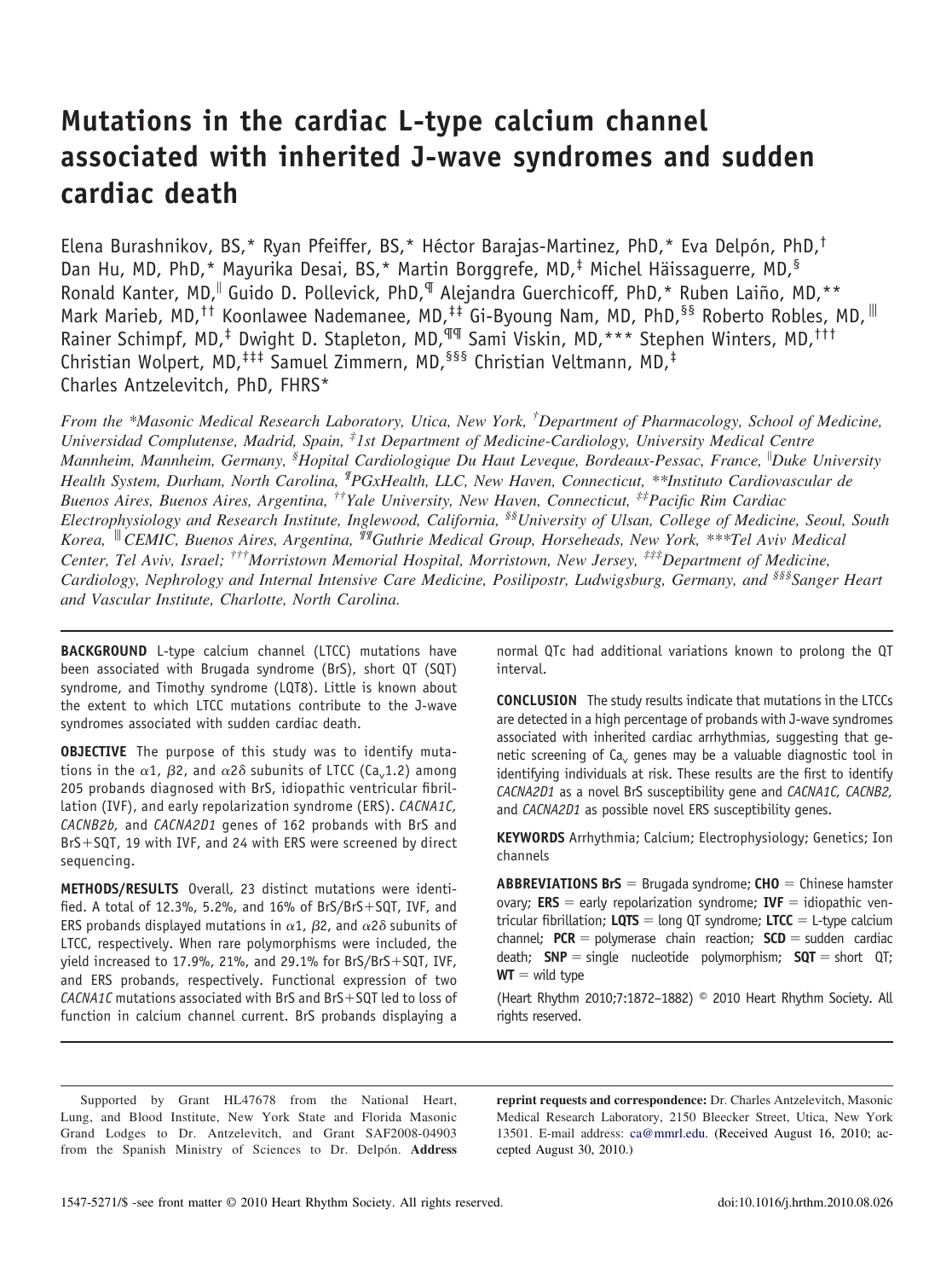# **Introduction**

Sudden cardiac death (SCD) is often associated with inher-ited cardiac arrhythmia syndromes.<sup>[1](#page-10-0)</sup> Twenty-five percent of all unexplained sudden deaths may be due to inherited cardiac diseases such as Brugada syndrome (BrS), idiopathic ventricular fibrillation (IVF), and long QT syndrome  $(LQTS)$ .<sup>[2](#page-10-0)</sup> BrS, early repolarization syndrome (ERS), and some forms of IVF represent a continuous spectrum of phenotypic expression that differ with respect to the magnitude and lead location of abnormal J-wave manifestations, which we and others have proposed be termed *J-wave syndromes.*[3](#page-10-0)

The past decade has witnessed a veritable explosion of information linking inherited cardiac arrhythmia syndromes to cardiac ion channel mutations. BrS has been associated with mutations in seven genes classified as BrS1 through BrS7.<sup>[4](#page-10-0)</sup> Mutations in *SCN5A*, which encodes the Na<sub>v</sub>1.5 protein forming the  $\alpha$  subunit of the sodium channel, have been associated with 11% to 28% of BrS probands by different groups.<sup>[5](#page-10-0)</sup> A genotype has not yet been identified in the majority of BrS probands. ERS has thus far been associated with one mutation in *KCNJ8,* a gene encoding the pore-forming subunit of the  $I_{K-ATP}$  channel.<sup>[6](#page-10-0)</sup> Expression studies suggesting a functional effect of this mutation has recently been reported.<sup>[7](#page-10-0)</sup>

Little is known about the contribution of calcium channel gene variations to the etiology of inherited cardiac arrhyth-mia syndromes. Splawski et al<sup>[8,9](#page-10-0)</sup> first described gain-offunction mutations in *CACNA1C*, a gene encoding  $Ca<sub>v</sub>1.2$ protein that forms the  $\alpha$  subunit of the L-type calcium channel (LTCC), associated with a multiorgan dysfunction causing long QT intervals, arrhythmias, and autism known as Timothy syndrome (LQT8). Our group first described loss-of-function mutations in the  $\alpha$  and  $\beta$  subunits of the cardiac LTCC associated with BrS and shorter than normal QT intervals and SCD.<sup>[10,11](#page-10-0)</sup>

The LTCC is composed of four subunits: the main poreforming  $\alpha$ 1 (Ca<sub>v</sub>1.2) subunit, which determines the main biophysical and pharmacologic properties of the channel, and three auxiliary subunits, including a cytoplasmic  $\beta$ subunit, encoded by *CACNB*, α2δ encoded by *CACNA2D*, and a  $\gamma$  subunit, which is present in skeletal, but not cardiac, muscle.<sup>[12–14](#page-10-0)</sup> Although a number of isoforms for the auxiliary subunits have been identified, in this study we focused on  $\beta$ 2 (*CACNB2*), the dominant isoform known to play an essential role in the voltage dependence of  $LTCC$ ,  $^{15,16}$  $^{15,16}$  $^{15,16}$  and the extracellular  $\alpha$ 2 and transmembrane  $\delta$ 1 *(CACNA2D1)*, which are linked to each other via disulfide bonds.

Few data are available on the extent to which mutations in the various subunits of LTCC contribute to SCD, the extent to which they are associated with ST-segment elevation and QT abbreviation giving rise to the BrS and  $BrS + SQT$  phenotypes, and their pathogenicity. The present study sought to identify genetic variations in the  $\alpha$ 1,  $\beta$ 2, and  $\alpha$ 2 $\delta$ 1 subunits of LTCC among probands diagnosed with BrS, ERS, and IVF and the extent to which they contribute to pathogenesis of these syndromes. We tested the hypothesis that mutations in LTCC genes are relatively common among probands diagnosed with these syndromes. We also examined the hypothesis that LTCC mutation-mediated BrS associated with a normal QTc is attributable to additional genetic variations known to prolong the QT interval.

# **Material and methods Diagnosis**

The probands and their family members were diagnosed as having BrS, BrS with shorter than normal QT (BrS/SQT), IVF, or ERS based on established criteria.<sup>[17–20](#page-10-0)</sup> Diagnosis was made based on 12-lead ECG, personal history of syncope, seizures, or aborted cardiac death, and family history of SCD or arrhythmic events. BrS patients displayed a coved-type ST-segment elevation in at least one right precordial lead under baseline conditions or after sodium channel block challenge with ajmaline or procainamide. Criteria for BrS with shorter than normal QT included QTc  $\leq 360$ ms for males and QTc  $\leq$ 370 ms for females. An early repolarization pattern was defined as J-point (QRS–ST junction) elevation  $>0.1$  mV manifested as QRS slurring or notching or a distinct J wave. Patients were categorized as having IVF when no clear established phenotype was discernible in individuals experiencing one or more episodes of ventricular fibrillation. Most, but not all, patients underwent a sodium block challenge to rule out BrS and/or an isoproterenol challenge to rule out catecholaminergic polymorphic ventricular tachycardia.

## **Mutation analysis**

A total of 205 BrS, BrS/SQT, ERS, and IVF probands who tested negative for *SCN5A* mutations were included in the study. After obtaining informed consent, blood was collected from the probands and family members. Genomic DNA was extracted from peripheral blood leukocytes using a commercial kit (Puregene, Gentra Systems, Inc., Minneapolis, MN, USA) and amplified by polymerase chain reaction (PCR) on GeneAmp PCR System 9700 (Applied Biosystems, Foster City, CA, USA). All exons and intron borders of the *CACNA1C, CACNB2,* and *CACNA2D1* genes were amplified and analyzed by direct sequencing. PCR products were purified with a commercial reagent (ExoSAP-IT, USB, Cleveland, OH, USA) and directly sequenced from both directions using an ABI PRISM 3100 Automatic DNA Analyzer (Applied Biosystems). Electropherograms were visually examined for heterozygous peaks and compared with reference sequences for homozygous variations (GenBank accession number NM\_000719, NM\_201590, NM\_000722.2) using CodonCode Aligner Version 2.0.4 (CodonCode Corporation, Dedham, MA, USA). Fifty-five primer pairs were used to screen 55 exons, including splice alternative variants of *CACNA1C*, 20 primer pairs were used for *CACNB2,* and 39 primer pairs were used for *CACNA2D1*. Probands with calcium channel mutations and rare variants were also screened for *KCNH2, KCNQ1, KCNJ8, KCNE1, KCNE2, KCNE3, KCNE4, SCN1B,* and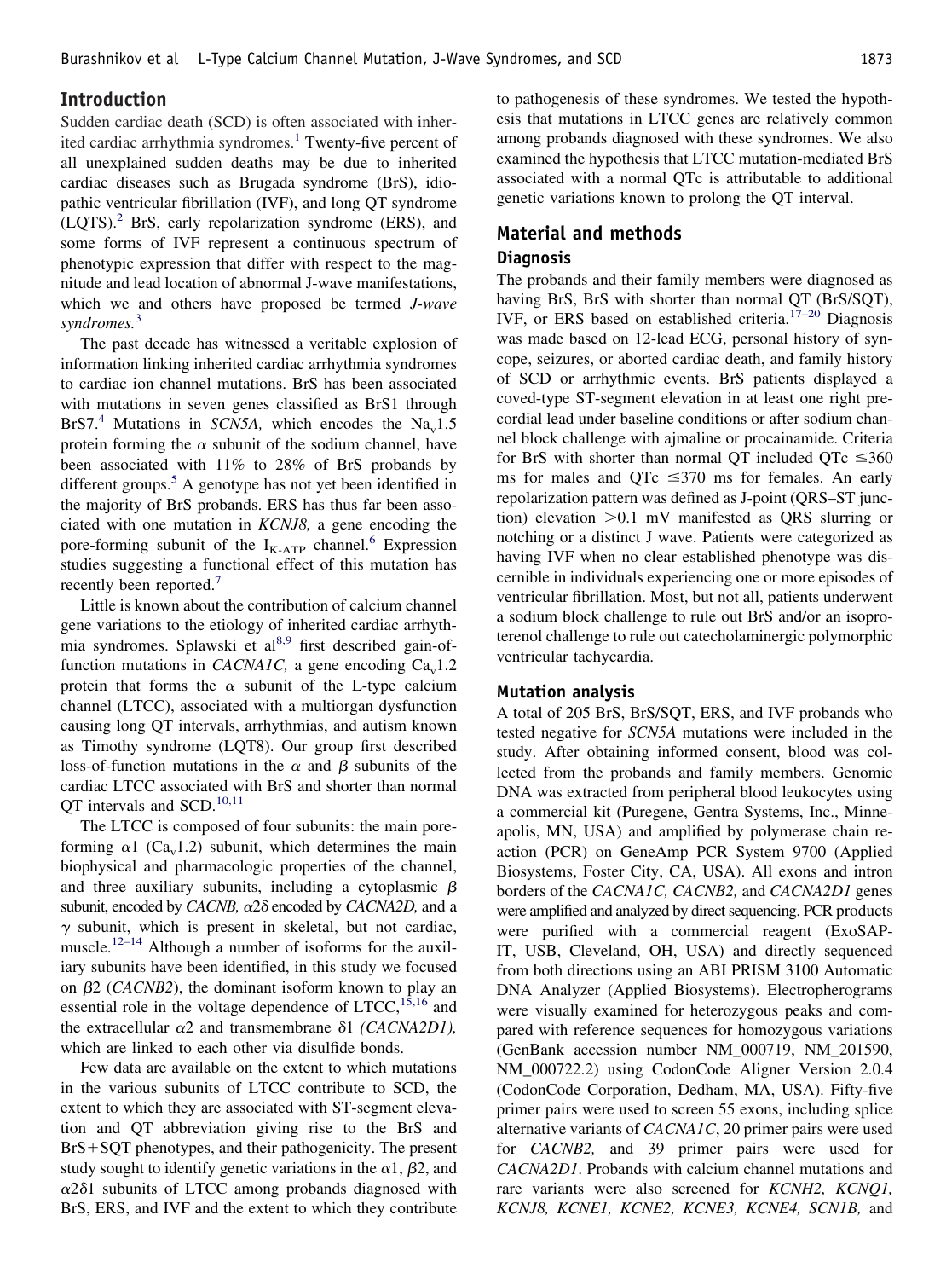*SCN3B* for the purpose of identifying additional mutations and/or polymorphisms. Variations were designated as mutations based on the Human Genome Variation Society's guidelines for nomenclature. $^{21}$  $^{21}$  $^{21}$  To be considered a mutation, a variation must have changed or disrupted the open reading frame (missense, nonsense, insertion/deletion mutation) and been absent in a minimum of 400 reference alleles obtained from more than 200 healthy individuals of similar ethnicity whenever possible. Possible single nucleotide polymorphisms (SNPs) were confirmed in the National Center for Biotechnology Information (NCBI) database [\(http://www.](http://www.ncbi.nlm.nih.gov/projects/SNP) [ncbi.nlm.nih.gov/projects/SNP\)](http://www.ncbi.nlm.nih.gov/projects/SNP). Numbering of residue variations was based on the NCBI database nucleotide reference sequence. The degree to which variations uncovered are conserved among species was determined using VISTA browser [\(http://pipeline.lbl.gov/cgi-bin/gateway2\)](http://pipeline.lbl.gov/cgi-bin/gateway2).

#### **Mutagenesis and functional expression**

The human wild-type (WT)  $CACNAIC$ cDNA  $[(EYFP)Na1c,77]$ in pcDNA vector was a gift from Dr. Nikolai Soldatov. cDNA of *CACNB2b* and *CACNA2D1* genes, both cloned in pcDNA3.1 vector (Invitrogen, Carlsbad, CA, USA), were a gift from Dr. Michael Sanguinetti. Site-directed mutagenesis was performed with QuikChange II XL mutagenesis kit (Stratagene Agilent Technologies Co., La Jolla, CA, USA).

Mutated genes were functionally expressed in either Chinese hamster ovary (CHO) cells or human embryonic kid-ney (TSA201) cells as previously described.<sup>[22](#page-10-0)</sup> CHO cells were transfected with the cDNA encoding WT or p.V2014I *CACNA1C* subunits  $(3 \mu g)$  together with the cDNA encoding *CACNB2b* (12  $\mu$ g), *CACNA2D1* (5.1  $\mu$ g),<sup>[9](#page-10-0)</sup> and the CD8 antigen  $(0.5 \mu g)$  using FuGENE 6 (Roche Diagnostics, Pittsburgh, PA, USA). The other two calcium variants were expressed in TSA201 cell line as previously described.<sup>[22](#page-10-0)</sup> cDNA of the three LTCC subunits were transfected in a 1:1:1 molar ratio using FuGENE 6 (Roche Diagnostics). In addition, CD<sub>8</sub> cDNA was cotransfected as a reporter gene for the experiment involving p.D601E *CACNB2b.* Because p.E1829\_Q1833dup *CACNA1C* was already tagged with YFP, no extra reporter gene was added. Before experimental use, cells were incubated with polystyrene microbeads precoated with anti-CD8 antibody (Dynabeads M450, Invitrogen Dynal, Carlsbad, CA, USA) for the experiment of p.V2014I *CACNA1C* and p.D601E *CACNB2b.* For protocols involving p.E1829\_Q1833dup *CACNA1C*, cells were directly identified by epifluorescence.

CHO cells were perfused with an external solution containing the following (in mmol/L): NMDG 130, KCl 5,  $CaCl<sub>2</sub>$  15, MgCl<sub>2</sub> 1, and HEPES 10 (pH 7.35 with HCl). Recording pipettes were filled with internal solution containing the following (in mmol/L):  $CsCl<sub>2</sub> 120$ ,  $MgCl<sub>2</sub> 2$ , MgATP 2, HEPES 10, CaCl<sub>2</sub> 5, and EGTA 10 (pH  $7.25$ ) with CsOH).<sup>[10](#page-10-0)</sup> Voltage-clamp recordings on TSA201 cells were made with patch pipettes filled with a solution containing the following (in mmol/L): CsCl 110, CaCl<sub>2</sub> 0.1, HEPES 10, EGTA 10, MgATP 2, and TEA 10 (pH 7.3 with CsOH). Extracellular solution contained the following (in

mmol/L): glucose 10, CaCl<sub>2</sub> 2, MgCl<sub>2</sub> 1, HEPES 10, and TEA 150 (pH 7.35 with CsOH). Currents were filtered with a four-pole Bessel filter at 5 kHz and digitized at 50 kHz. Series resistance was electronically compensated at 70% to  $80\%$ <sup>[23](#page-10-0)</sup>

## **Electrophysiology**

Calcium currents were recorded in CHO or TSA201 cells using whole-cell, patch-clamp techniques at 21° to 23°C with Axon-200B patch-clamp amplifiers and pCLAMP9 software (Axon Instruments, Chicago, IL, USA). Mean maximum current amplitude and cell capacitance were  $0.5 \pm$ 0.1 nA and  $12.2 \pm 1.5$  pF, respectively (n = 16). Capacitance and series resistance were optimized, and  $\approx 80\%$  compensation was usually achieved, leading to uncompensated access resistances of 1.5  $\pm$  0.7 M $\Omega$ .

Current–voltage relationships were constructed by applying 500-ms pulses from a holding potential of –70 mV to potentials ranging  $-50$  and  $+70$  mV. Voltage dependence of inactivation was determined using a two-step voltage-clamp protocol with a 500-ms conditioning pulse from –70 mV to potentials between  $-90$  and  $+50$  mV, followed by a test pulse to  $+20$  mV. Inactivation curves were constructed by plotting the current amplitude elicited by the test pulse as a function of the voltage command of the conditioning pulse. Calcium channel conductance (G) was determined from the following relationship:

$$
G = I_{tp}/(V_m - V_R),
$$

where  $I_{tp}$  = peak current amplitude at  $V_{m}$ , and  $V_{R}$  = reversal potential  $(-67.4 \pm 1.1 \text{ mV}, n = 16)$ . A Boltzmann function was fitted to the conductance–voltage and inactivation curves, yielding the midpoint  $(V<sub>h</sub>)$  and slope  $(k)$ value of the curves.

## **Statistical analysis**

Results are expressed as mean  $\pm$  SEM. Data were compared using analysis of variance followed by the Newman-Keuls test.  $P < 0.05$  was considered significant.

#### **Results**

#### **Clinical characteristics**

A total of 205 unrelated probands enrolled at the Masonic Medical Research Laboratory (MMRL) inherited cardiac arrhythmia registry over the past 5 years diagnosed with BrS, BrS/SQT, IVF, or ERS and their families were included in the study. [Figure 1](#page-3-0) shows representative 12-lead ECGs from BrS, ERS, and BrS/SQT phenotypes. The cohort consisted of 152 probands diagnosed with BrS, 10 with BrS/SQT, 19 with IVF, and 24 with ERS. Demographic characteristics are given in [Table 1.](#page-4-0) Average age ranged between 30  $\pm$  11 and 43  $\pm$  16 years, and all four categories were male dominated (68%–90%).

#### **Identification of mutations**

Among all diagnostic groups, 25 probands were identified with one or more mutations in *CACNA1C, CACNB2,* or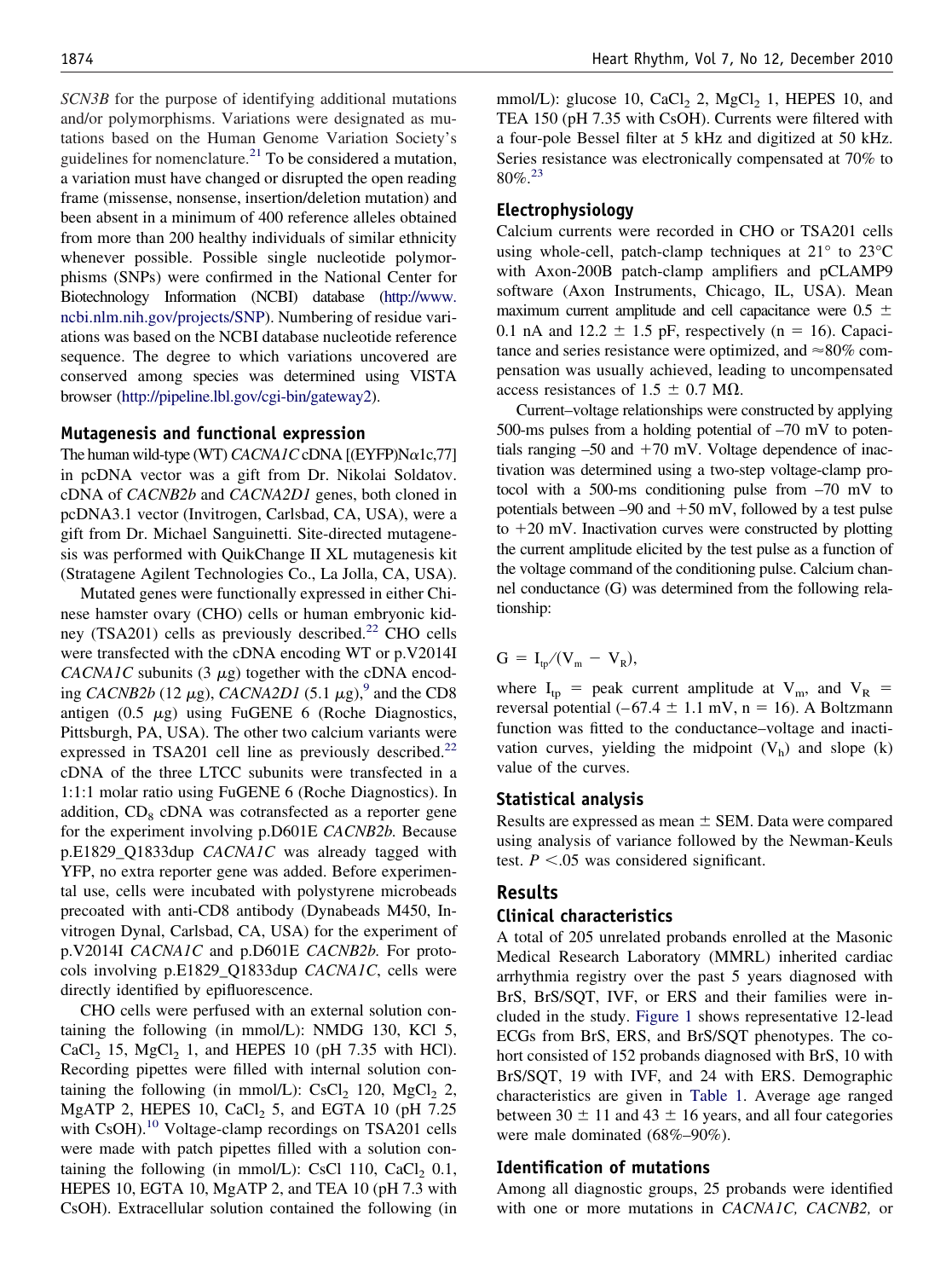<span id="page-3-0"></span>

**Figure 1** Representative ECGs of Brugada syndrome (BrS), BrS with shorter than normal QT (BrS/SQT), and early repolarization syndrome (ERS). *Arrows* denote type I ST-segment elevation in the BrS patients and early repolarization pattern in the ERS patient.

*CACNA2D1* genes encoding the three subunits of the L-type Ca channel: 15 BrS, 5 BrS/SQT, 1 IVF, and 4 ERS. Clinical characteristics and demographics of the probands with mutations are summarized in [Table 1.](#page-4-0) Mean age at time of diagnosis and gender among the probands identified with mutations were similar to those of the entire cohort. A majority of probands in all four diagnostic groups were symptomatic, and there was a high incidence of syncope, ventricular tachycardia/ventricular fibrillation, and family history of SCD in all groups. An early repolarization pattern was observed in one or more of the inferior or lateral leads of 26% of BrS probands. Corrected QT intervals were shorter than normal in the BrS/SQT, ERS, and IVF groups but were in the normal range in the BrS group [\(Table 1\)](#page-4-0).

Of the 23 mutations uncovered, 21 were missense and 2 were deletion/duplication [\(Table 3\)](#page-8-0). Four of the mutations (p.A39V, p.G490R, p.T11I, p.S481L) were previously re-ported by our group.<sup>[10,11](#page-10-0)</sup> Nine mutations were localized in the  $\alpha$ 1 subunit, 10 in the  $\beta$ 2 subunit, and 4 in the  $\alpha$ 2 $\delta$ subunit.

Four of the 9 mutations in *CACNA1C* were identified in BrS probands, 4 in BrS/SQT, and 1 in the ERS group [\(Table](#page-8-0) [3\)](#page-8-0). Six of the 10 mutations in *CACNB2* were identified in BrS, 1 each in BrS/SQT and IVF, and 2 in ERS probands [\(Table 3\)](#page-8-0). The mutation p.S709N was found in two unrelated patients. Two mutations (p.D550Y and p.Q917H) were identified in the same individual. The mutation p.S143F was found in three BrS patients. Two mutations (p.L399F in exon 13 and p.K170N in alternative exon 7b) were genotyped in the same BrS proband [\(Table 3](#page-8-0) and [Figure 2H](#page-4-0)). Three of the 4 mutations identified in the *CACNA2D1* gene were found in BrS patients and 1 in an ERS patient [\(Table 3\)](#page-8-0). Six rare SNPs were identified in screened probands in two subunits of the calcium channel listed in [Table 3.](#page-8-0) Four of the 6 (p.P817S, p.A1717G, p.T1787M, p.R1973Q) are novel, and two are present in NCBI's dbSNP (p.G37R, rs34534613 in CACNA1C and p.R552G, rs61733968 in CACNB2b). Variation p.G37R has a reported heterozygous frequency of 0.028. The estimated frequencies of other identified rare polymorphisms varied from 0.5% to 1.6%.

Each mutation was tested for degree of conservation among multiple species (Rhesus monkey, dog, horse, mouse, rat, chicken; [Table 3\)](#page-8-0). Fourteen (61%) of the 23 mutations were in residues highly conserved among species, 6 (26%) were conserved among large mammals, and 3 (13%) were not conserved. In the case of rare polymorphisms, 2 of the 6 were highly conserved, two was conserved among large mammals, and 2 were not conserved.

[Figure 3](#page-5-0) shows the predicted topology of the three subunits of LTCC and the location of the mutations. Interestingly, 6 of the 9 mutations in the Ca<sub>y</sub> 1.2  $\alpha$ 1 subunit were in either the N-terminus or the C-terminus, with no mutations detected in any of the transmembrane regions. Larger symbols with numbers denote the frequency of appearance the mutation among probands.

Pedigrees of the available families of probands with mutations are shown in [Figure 2.](#page-4-0) Penetrance was complete in five families (A, C, D, G, I). Families B and F showed incomplete penetrance for BrS, which could be explained on the basis of female gender and young age. $^{24}$  $^{24}$  $^{24}$  Family J with a diagnosis of ERS represents a rare case in which both the proband and his wife carried the same mutation (p.S160T in *CACNB2*), resulting in a homozygous appearance of the mutation in one son and heterozygous in the other. Both sons experienced ventricular tachycardia/ventricular fibrillation. Family H, with a diagnosis of BrS, presented with a double mutations in *CACNB2* on the same allele inherited from the mother. The first child (female) died suddenly at age 16 months. The proband, a 9-year-old boy, was diagnosed at age 10 months with a ventricular conduction defect and BrS (procainamide challenge). The same genotype was found in his asymptomatic brother. Such diversity between siblings may be due to protective or deleterious effects of some additional genetic variation, which may be revealed with further genetic testing.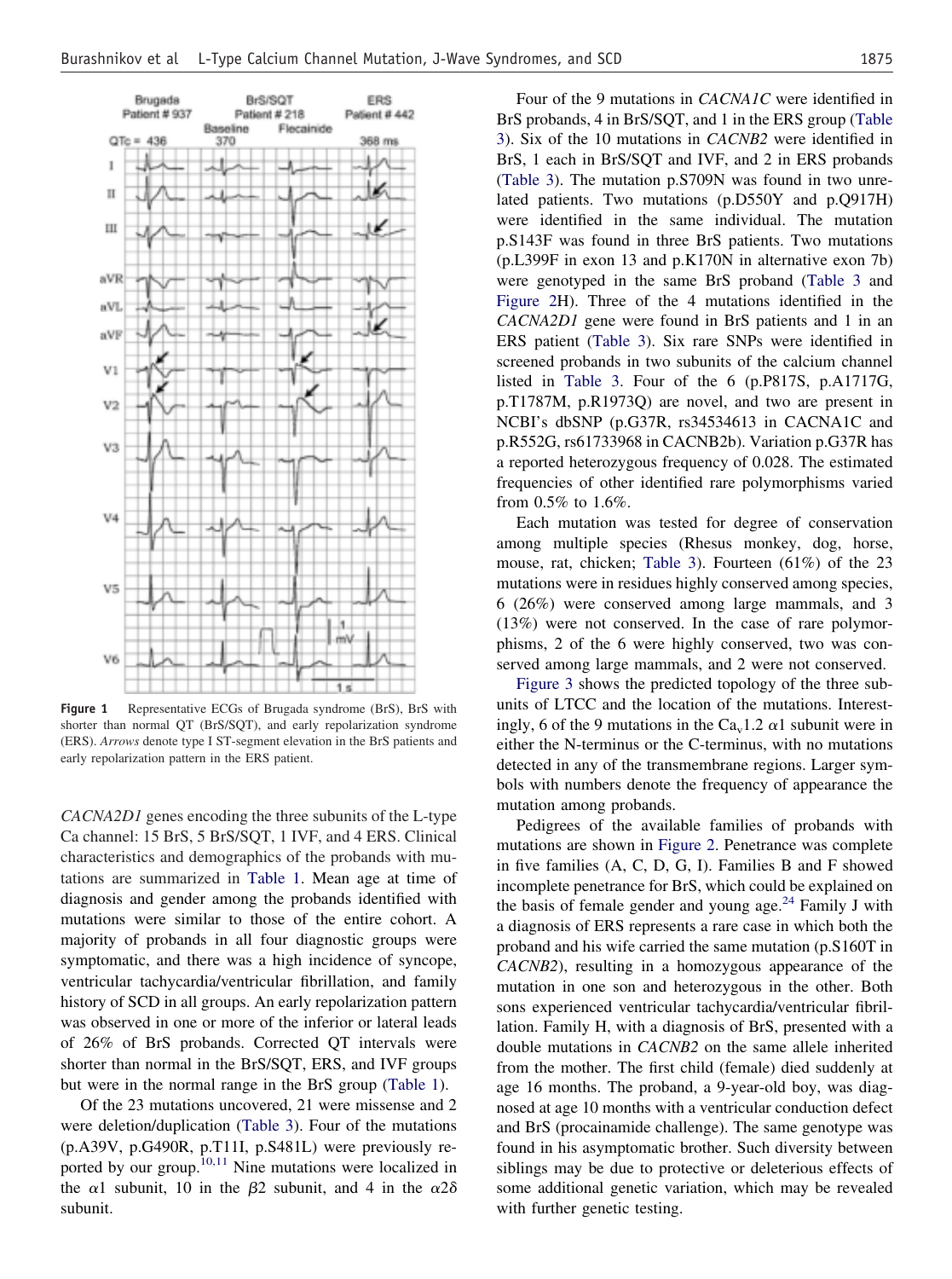|                                                                      | <b>BrS</b>   | BrS/SQT      | IVF         | <b>ERS</b>   |
|----------------------------------------------------------------------|--------------|--------------|-------------|--------------|
| Diagnosis                                                            |              |              |             |              |
| No. of probands                                                      | 152          | 10           | 19          | 24           |
| Age at diagnosis (years)                                             | $43 \pm 16$  | $41 \pm 14$  | $37 \pm 11$ | $30 \pm 11$  |
| Gender (% male)                                                      | 74%          | 90%          | 68%         | 81%          |
| Clinical characteristics and demographics of probands with mutations |              |              |             |              |
| No. of patients with mutations in all $Cav$ subunits                 | 15           | 5            |             | 4            |
| Age at diagnosis (years)                                             | $34 \pm 19$  | $42 \pm 15$  | 50          | $40 \pm 4$   |
| Range (years)                                                        | (1–72)       | $(25-65)$    |             | (32-51)      |
| Gender (% male)                                                      | 80%          | 100%         | 0           | 75%          |
| Symptomatic patients (%)                                             | 93%          | 100%         | 100%        | 75%          |
| Patients with syncope (%)                                            | 46%          | 40%          | 100%        | 75%          |
| Ventricular tachycardia/ventricular fibrillation (%)                 | 60%          | 60%          | 100%        | 75%          |
| Family history of unexplained sudden death (%)                       | 42%          | 60%          | 100%        | 100%         |
| Type I ST-segment elevation at baseline or with sodium               | 100%         | 100%         | 0           | 0            |
| blockers (%)                                                         |              |              |             |              |
| Early repolarization pattern (%)                                     | 26%          | $\Omega$     | $\Omega$    | 100%         |
| Average QTc (ms)                                                     | 432 $\pm$ 38 | $350 \pm 15$ | 376         | $375 \pm 13$ |

<span id="page-4-0"></span>**Table 1** Demographic and clinical characteristics of screened probands and probands with mutations

Age at time of diagnosis and average QTc values are given as mean  $\pm$  SD.

BrS = Brugada syndrome; BrS/SQT = Brugada syndrome with shorter than normal QT; ERS = early repolarization syndrome; IVF = idiopathic ventricular fibrillation.

Loss-of-function mutations involving LTCC are known to predispose to a phenotype consisting of BrS with an abbreviated QTc. Yet the majority of BrS probands in this study presented with normal QTc intervals. It is noteworthy that a QT-prolonging variation could be identified in 12 (86%) of the 14 BrS cases [\(Table 3\)](#page-8-0). The most common modulating variation involved the co-presence of a p.D601E polymorphism in *CACNB2b* that augments late  $I_{Ca}$ [\(Figures 5C](#page-9-0) and [5G](#page-9-0)). Another common variant modulating the manifestation of the QT interval is a common polymorphism in *KCNH2,* p.K897T. Although this SNP has been reported to exert a modifying effect on QTc, whether it confers risk or a protective effect remains controversial. Some studies have shown that it reduces  $I_{Kr}$  and aggravates LQTS,<sup>[25,26](#page-10-0)</sup> whereas others have shown it increases  $I_{Kr}$  and confers a protective effect.<sup>[27,28](#page-10-0)</sup> Other additional variations typically associated with LQTS include p.T10M-*KCNE2,* p*.*R1047L*-KCNH2,* p.D76N*-KCNE1,* and p.G643S*-KCNQ1.*[29–34](#page-10-0) In contrast, these QT-prolonging variants are only present in 1 (20%) of the 5 BrS/SQT probands [\(Table 3\)](#page-8-0).

The total yields of probands with mutations and rare polymorphisms in each of the diagnostic groups is listed in [Table 2.](#page-6-0) A total of 12.3% of BrS and BrS/SQT probands displayed mutations in the  $\alpha$ 1 (5.5%),  $\beta$ 2 (4.9%),



Figure 2 Pedigree of the available families for CACNA1C and CACNB2 mutations. BrS = Brugada syndrome; BrS/SQT = BrS with shorter than normal  $QT$ ; ER = early repolarization pattern; ERS = early repolarization syndrome; IVF = idiopathic ventricular fibrillation.  $+$  = heterozygous for the mutation; - homozygous for the mutation. *Arrows* indicates proband. *Numbers* represent the Masonic Medical Research Laboratory ID number. *Asterisk* denotes previously published mutations.<sup>[10,11](#page-10-0)</sup>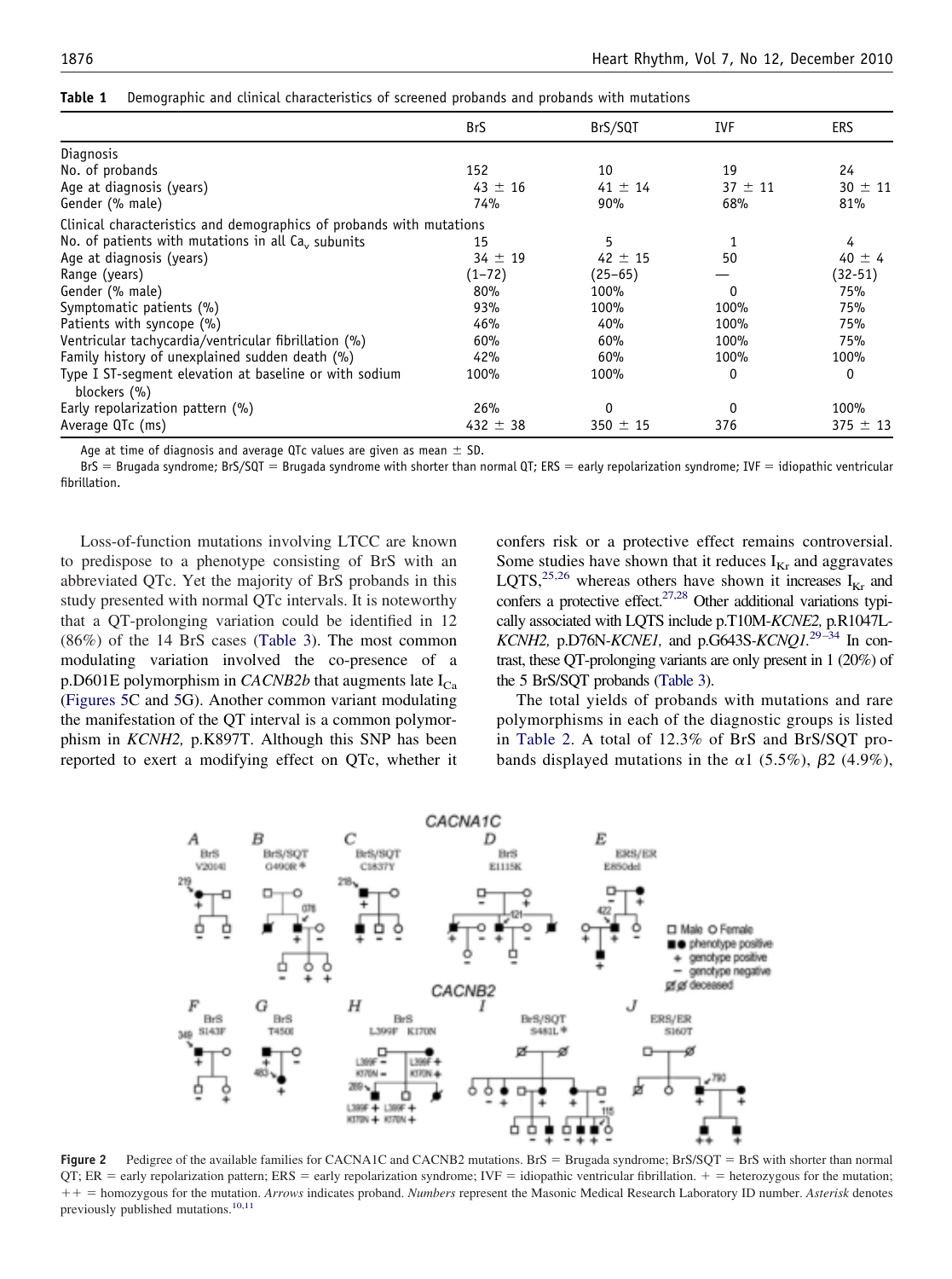<span id="page-5-0"></span>

**Figure 3** Predicted topology of the Cav1.2 ( $\alpha$ 1c) subunit with associated  $\beta$ 2 and  $\alpha$ 2 $\delta$  subunits shows the location of the mutations. AID and BID show the position of interaction of  $\alpha$ 1c and  $\beta$ 2 subunits and the position of the  $\alpha$ -subunit interaction domain (AID) and  $\beta$ -subunit interaction domain (BID). GK = guanylate kinase–like domain, SH3 - Src homology domain; Src-. *Larger symbols with numbers* denote multiple probands with the same mutation. *Asterisk* denotes previously published mutations.<sup>[10,11](#page-10-0)</sup>

and  $\alpha$ 2 $\delta$  (1.8%) subunits of the LTCC; a total of 5.2% of IVF patients had mutations in the  $\beta$ 2 subunit; and 16.0% of ERS patients had mutations in the  $\alpha$ 1 (4.1 %),  $\beta$ 2  $(8.3\%)$ , and  $\alpha$ 2 $\delta$  (4.1%) subunits. The total yield of probands with mutations and rare polymorphisms together was 17.9 % for BrS and BrS/SQT, 21 % for IVF, and 29.1% for the ERS group.

#### **Functional expression studies**

Expression studies probing the functional consequences of mutations in LTCC are limited. Previous studies have shown a loss of function of  $I_{Ca}$  as the basis for BrS associated with mutations in *CACNA1C* and *CACNB2b.*[10,11](#page-10-0) As a further test of the hypothesis that loss-of-function mutations in LTCC underlie BrS as well as ERS and some forms of IVF, we are in the process of performing functional studies of the variants uncovered. We present two cases here.

The first case is a 41-year-old woman of Panamanian descent who presented with palpitations, incomplete right bundle brunch block, and a history of presyncope (MMRL219). A diagnosis of BrS was confirmed following a positive procainamide challenge [\(Figure 4A](#page-7-0)). Family history was negative for SCD but positive for stroke and coronary disease. Genetic testing identified a heterozygous substitution of a valine for isoleucine at position 2014 of *CACNA1C* and a polymorphism, p.D601E, in *CACNB2* [\(Figure 4B](#page-7-0) and [Table 3\)](#page-8-0). The husband and two sons were negative for the p.V2014I mutation [\(Figure 4A](#page-7-0)). The same mutation was present in another BrS patient (MMRL793; [Table 3\)](#page-8-0) together with a common polymorphism, p.H558R, in *SCN5A*. This proband presented with a BrS type I ECG following sodium block challenge and has a family history of sudden death of undetermined cause at a young age. A

valine at position 2014 is highly conserved among species [\(Figure 4C](#page-7-0)).

To determine the consequences of this mutation, we evaluated  $I_{Ca}$  characteristics in CHO cells transfected with WT or p.V2014I *CACNA1C.* [Figure 5A](#page-9-0) shows that the p.V2014I mutation significantly reduced peak current density at potentials between 0 and  $+60$  mV, with a 61% reduction at  $+10$  mV (–72.3  $\pm$  19.0 pA/pF vs –28.2  $\pm$ 10.6 pA/pF,  $n = 8$  in each group,  $P \le 0.05$ ; [Figure 5D](#page-9-0)). The voltage at which the maximum peak current was achieved remained unchanged. As illustrated in [Figure](#page-9-0) [5E](#page-9-0), the mutation significantly reduced conductance of the calcium channel at potentials between 0 and  $+30$  mV  $(P \le 0.05)$  without modifying V<sub>h</sub> or k values of the activation curve  $(-0.5 \pm 3.3 \text{ mV} \text{ and } 5.9 \pm 0.8 \text{ mV}, n = 8)$ compared to WT (–1.5  $\pm$  1.4 mV and 6.0  $\pm$  0.9 mV, n =  $8, P > 0.05$ .

[Figure 5B](#page-9-0) shows current traces recorded using a protocol designed to examine the voltage dependence of inactivation.  $I_{Ca}$  density recorded during the test pulse to  $+20$  mV was significantly smaller with conditioning pulses to potentials between –90 and –20 mV in cells expressing p.V2014I. The mutation shifted half-inactivation voltage to more negative potentials  $(-23.0 \pm 1.2 \text{ mV vs } -30.5 \pm 4.2 \text{ mV}, n = 8 \text{ in}$ each group,  $P < .01$ ) without modifying k values (7.2  $\pm$  0.4 mV vs  $7.9 \pm 0.6$  mV,  $P > 0.05$ ; [Figure 5F](#page-9-0)).

Interestingly, this proband also had a p.D601E polymorphism in *CACNB2*. To examine the functional effect of this variant, we expressed it in human embryonic kidney (TSA201) cells. [Figures 5C](#page-9-0) and [5G](#page-9-0) show the effect of p.D601E in *CACNB2* in significantly increasing late  $I_{C_2}$ , which is known to prolong QT. The modulatory effect of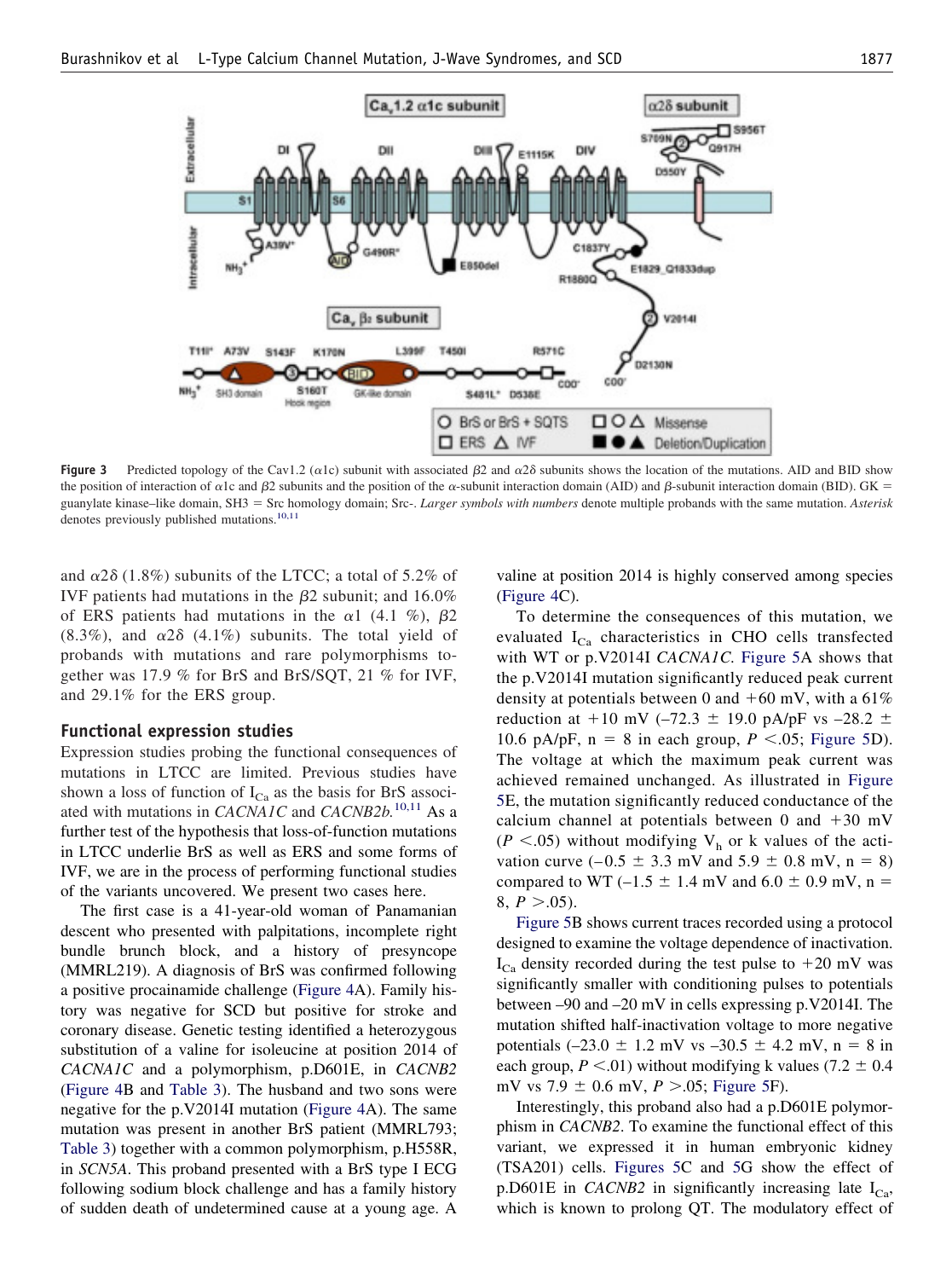<span id="page-6-0"></span>

|  |  |  |  | <b>Table 2</b> Yield of probands with mutations in $\alpha$ 1, $\beta$ 2, and $\alpha$ 2 $\delta$ subunits of L-type calcium channel |  |
|--|--|--|--|--------------------------------------------------------------------------------------------------------------------------------------|--|
|--|--|--|--|--------------------------------------------------------------------------------------------------------------------------------------|--|

| Diagnosis                                                        | BrS, BrS/SQT<br>162 |           |                     | <b>IVF</b><br>19 |           |                     | <b>ERS</b><br>24 |              |                     |
|------------------------------------------------------------------|---------------------|-----------|---------------------|------------------|-----------|---------------------|------------------|--------------|---------------------|
| No. of screened probands                                         |                     |           |                     |                  |           |                     |                  |              |                     |
| Subunit                                                          | $\alpha$ 1          | $\beta$ 2 | $\alpha$ 2 $\delta$ | $\alpha$ 1       | $\beta$ 2 | $\alpha$ 2 $\delta$ | $\alpha$ 1       | $\beta$ 2    | $\alpha$ 2 $\delta$ |
| No. of probands with mutations for $\alpha$ 1<br>Yield           | 9<br>5.5%           |           |                     |                  |           |                     | 1<br>4.1%        |              |                     |
| No. of probands with mutations for $\beta$ 2                     |                     | 8         |                     |                  | 1         |                     |                  | $\mathbf{2}$ |                     |
| Yield                                                            |                     | 4.9%      |                     |                  | 5.2%      |                     |                  | 8.3%         |                     |
| No. of probands with mutations for<br>$\alpha$ 2 $\delta$        |                     |           | 3                   |                  |           |                     |                  |              | 1                   |
| Yield                                                            |                     |           | 1.8%                |                  |           |                     |                  |              | 4.1%                |
| Total yield of probands with mutations                           | 20/162<br>12.3%     |           |                     | 1/19<br>5.2%     |           |                     | 4/24<br>16%      |              |                     |
| No. of probands with rare<br>polymorphism for $\alpha$ 1         |                     |           |                     |                  |           |                     |                  |              |                     |
| Yield                                                            | 4.3%                |           |                     | 5.2%             |           |                     | 4.3%             |              |                     |
| No. of probands with rare<br>polymorphism for $\beta$ 2          |                     | 2         |                     |                  | 2         |                     |                  | $\mathbf{2}$ |                     |
| Yield                                                            |                     | 1.2%      |                     |                  | 10.5%     |                     |                  | 8.3%         |                     |
| Total yield of probands with mutations<br>and rare polymorphisms | 29/162              |           |                     | 4/19             |           |                     | 7/24             |              |                     |
|                                                                  | 17.9%               |           |                     | 21%              |           |                     | 29.1%            |              |                     |

Total number (n) and yield (%) of mutations and rare polymorphisms identified for each subunit of calcium channel and diagnostic group.

BrS = Brugada syndrome; BrS/SQT = Brugada syndrome with shorter than normal QT; ERS = early repolarization syndrome; IVF = idiopathic ventricular fibrillation.

this SNP likely accounts for the fact that QTc (449 ms) in this proband is not accompanied by SQT, as is the case with loss-of-function mutations involving LTCC.

The second case is a 33-year-old man who presented with presyncope incomplete right bundle brunch block (MMRL300, [Figure 6A](#page-9-0)). An ajmaline challenge performed was positive, confirming a diagnosis of BrS (data not shown). QTc interval was 346 ms. Genetic analysis showed duplication of five amino acids in exon 43 of *CACNA1C* p.E1829\_Q1833dup [\(Table 3\)](#page-8-0), with no other variations. Family members were not available for genetic screening.

To determine the functional consequences of the mutation, we expressed WT and p.E1829\_Q1833dup *CACNA1C* in TSA201 cells. [Figure 6C](#page-9-0) shows  $I_{Ca}$  traces recorded during application of 500-ms pulses from –90 mV to potentials ranging between  $-50$  and  $+50$  mV. The p.E1829\_Q1833dup mutation reduced peak current density at potentials between  $-20$  and  $+50$  mV, resulting in nearly compete suppression of  $I_{Ca}$  (n = 8 in each group,  $P < 0.01$ ; [Figure 6D](#page-9-0)).

## **Discussion**

This study is the first comprehensive attempt to associate inherited cardiac arrhythmia syndromes with genetic variations in the cardiac LTCC. We identified 23 mutations in three genes encoding the three subunits of the LTCC in 25 unrelated probands and six rare polymorphisms in 17 additional probands diagnosed with BrS, BrS/SQT, IVF, or ERS. A total of  $12.3\%$ ,  $5.2\%$ , and  $16\%$  of BrS/BrS+SQT, IVF, and ERS probands displayed mutations in  $\alpha$ 1,  $\beta$ 2, and  $\alpha$ 2 $\delta$  subunits of LTCC, respectively. The total yield of probands with mutations and rare polymorphisms is 17.9%

for BrS and BrS/SQT, 21% for IVF, and 29.1% for ERS diagnostic groups (Table 2). The yield of probands with LTCC mutations associated with BrS (12.3%) is second only to *SCN5A* mutations, which have been reported to range between 11% and 28% at different international centers.[5](#page-10-0) In the case of ERS, *CACNA1C, CACNB2,* and *CACNA2D1* represent the second, third, and fourth genes proposed to underlie this phenotype, the first one being *KCNJ8*. [6](#page-10-0)

Topologically, it is interesting that no mutations were detected in any of the transmembrane regions of  $Ca<sub>v</sub>1.2$ [\(Figure 3\)](#page-5-0). Six of the nine mutations were located in the Nor C-terminus of the  $\alpha$ 1 subunit. Relevant to this finding is the demonstration by Soldatov's group of voltage-gated mobility of the C-and N-cytoplasmic tails of  $Ca<sub>v</sub>1.2$  and their important regulatory role in voltage- and  $Ca^{2+}$ -depen-dent inactivation.<sup>[35,36](#page-10-0)</sup> In addition, cleavage of the C-terminus of native  $Ca<sub>v</sub>1.2$  channels has been shown to result in a proteolytic fragment that is able to act as a repressor of  $Ca<sub>v</sub>1.2$  promoter activity.<sup>[37,38](#page-10-0)</sup> Thus, mutations in the Cterminus could have significant effects on the regulation of expression level and on function of the  $Ca<sub>v</sub>1.2$  channel. Another mutation of great interest is p.E1115K because it is located in the region of a calcium ion selectivity and permeability site and may cause the appearance of severe SCD in the family [\(Figure 2D](#page-4-0)).

The probability of a nonsynonymous mutation causing a genetic disease increases with a higher degree of evo-lutionary conservation of the mutated site.<sup>[39](#page-10-0)</sup> The majority of our mutated sites were located in highly conserved regions [\(Table 3\)](#page-8-0), suggesting that many of the variations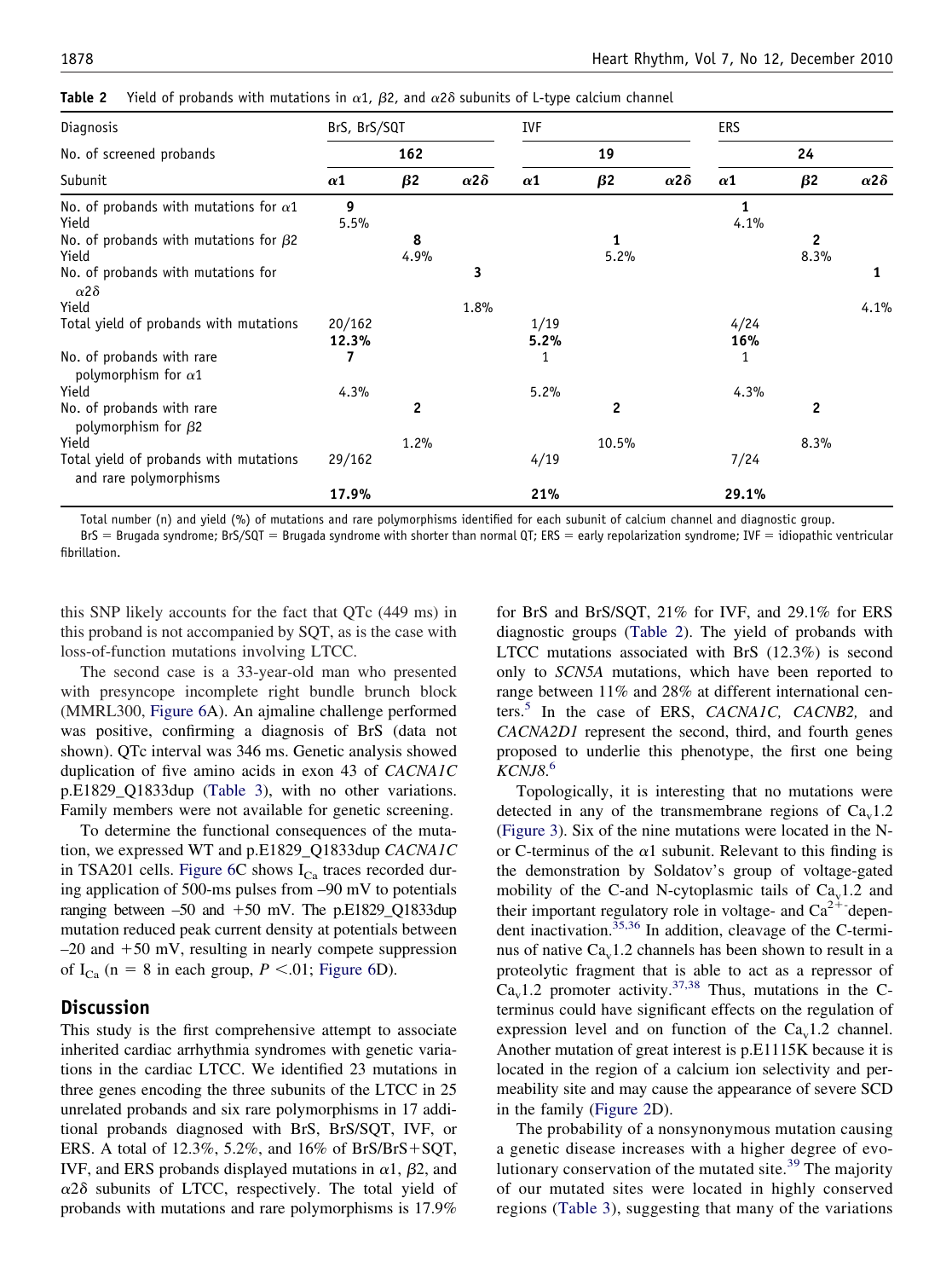<span id="page-7-0"></span>

**Figure 4** A: ECG recorded with leads  $V_1 - V_3$  of patient #219 before and after procainamide. **B:** Electropherogram of wild-type (WT) and mutant CACNA1C gene showing heterozygous transition c.6040 G>A predicting replacement of valine by isoleucine at position 2014. C: Amino acid sequence alignment showing that valine at position 2014 is highly conserved among multiple species.

uncovered likely are disease-causing. Twelve of the 14 probands with rare polymorphisms had variations in residues that were either highly conserved or conserved among large mammals [\(Table 3\)](#page-8-0). Moreover, excellent genotype–phenotype correlation was seen among available families, with pathogenic phenotypes co-segregating with a positive genotype [\(Figure 2\)](#page-4-0). Failure to do so in all but one case could be attributed to female gender and/or young age, both of which are known to diminish expression of the disease phenotype.

In previous studies we demonstrated a loss of function of  $I_{Ca}$  for four of these mutations (marked with an asterisk in [Figures 2](#page-4-0) and [Figure 3](#page-5-0) and [Table 3\)](#page-8-0).<sup>[10,11](#page-10-0)</sup> In the present study, we demonstrated a loss of function of  $I_{Ca}$  in BrS and BrS/SQT probands carrying a p.V2014I or p.E1829\_ Q1833dup mutation in *CACNA1C*. The BrS proband, unlike the BrS/SQT proband, was also found to carry a rare polymorphism, p.D601E, in *CACNB2b,* which when expressed was found to augment late  $I_{Ca}$ , thereby explaining the absence of an abbreviated QTc in this proband. QT-prolonging variations (p.D601E-*CACNB2b,* p.K897T-*KNCH2,* p.T10M-*KCNE2,* p.R1047L*-KCNH2,* p.D76N*-KCNE1,* p.G643S*-KCNQ1)* were found in 12 of the 14 BrS probands presenting with a normal QTc [\(Table 3\)](#page-8-0).<sup>[25,26,33](#page-10-0)</sup>

Our study results suggest that mutations in all three subunits of the LTCCs are detected in a relatively high percentage of probands with inherited cardiac arrhythmia syndromes, including BrS, ERS, and some forms of IVF. These findings suggest that genetic screening of  $Ca<sub>v</sub>$  genes may prove to be a valuable diagnostic tool for identifying individuals who might be at risk. *CACNA1C, CACNB2,* and *CACNA2D1* should be included in the genotyping of patients who have diseases with a high occurrence of sudden death, particularly in cases where J-wave syndromes are suspected.<sup>[3](#page-10-0)</sup>

## **Study limitations**

The LTCC subunit genes, especially *CACNB,* have multiple isoforms. Our focus on *CACNB2* in this study may have resulted in an underestimation of linkage of LTCC mutations to inherited cardiac arrhythmia disease. Thus far, a total of seven genes have been identified as associated with BrS.<sup>[40](#page-10-0)</sup> Our findings of three BrS probands associated with mutations in highly conserved residues of *CACNA2D1* suggest that it may be a new gene for BrS. In support of this hypothesis, our preliminary functional expression studies indicate that the double mutation in *CACNA2D1* [p.D550Y and p.Q917H (MMRL194)] reduces  $I_{Ca}$  to 25% of normal (Barajas et al, unpublished observation).

Mutations in only one gene, *KCNJ8*, have thus far been associated with  $ERS<sup>6,7</sup>$  $ERS<sup>6,7</sup>$  $ERS<sup>6,7</sup>$  The present study identifies four probands in whom mutations in highly conserved residues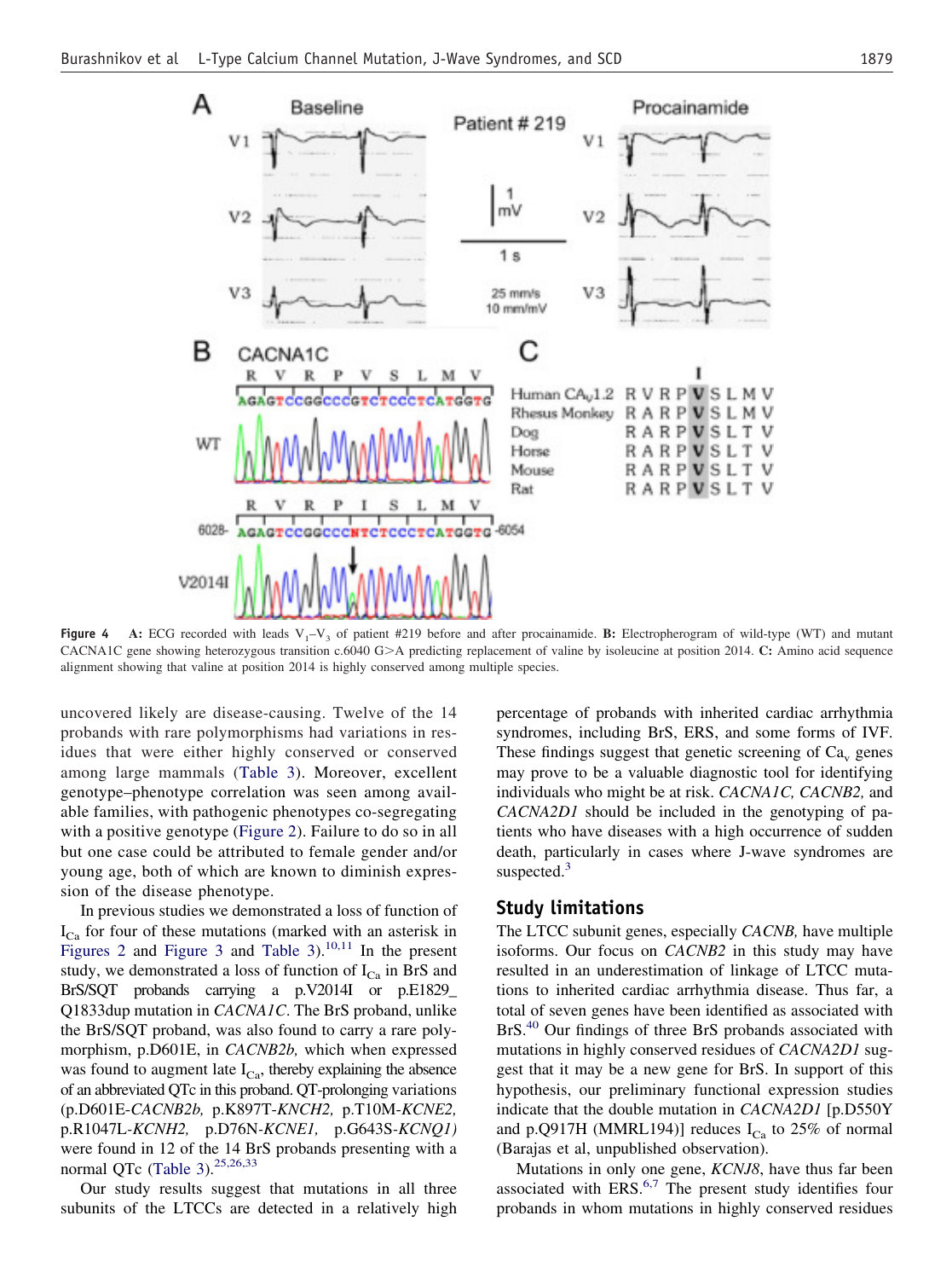| No.                   | Amino acid change     | Nucleotide change | Mutation<br>type | Conserv.          | Exon      | Location      | Probands<br>MMRL ID<br>no. | Diagnosis   |                                                            | Additional variations                                     |                                                      |  |
|-----------------------|-----------------------|-------------------|------------------|-------------------|-----------|---------------|----------------------------|-------------|------------------------------------------------------------|-----------------------------------------------------------|------------------------------------------------------|--|
|                       | Mutations in CACNA1C  |                   |                  |                   |           |               |                            |             |                                                            |                                                           |                                                      |  |
| 1                     | p.E1115K              | $c.3343$ $G > A$  | Missense         | HC                | 26        | DIII-S5/S6    | 121                        | <b>BrS</b>  |                                                            | KCNH2 p.K897T-SNP                                         |                                                      |  |
| $\overline{c}$        | p.R1880Q              | $c.5639$ $G > A$  | Missense         | <b>NC</b>         | 44        | C-terminus    | 794                        | <b>BrS</b>  |                                                            | KCNH2 p.K897T-SNP CACNA1C p.R1973Q-SNP                    |                                                      |  |
| 3                     | p.V2014I              | $c.6040$ G $>A$   | Missense         | HC                | 46        | C-terminus    | 219 793                    | BrS BrS     |                                                            | CACNB2 p.D601CACNB2bE-SNP(219) SCN5A p.H558R-<br>SNP(793) |                                                      |  |
| 4                     | p.D2130N              | $c.6388$ $G > A$  | Missense         | HC                | 47        | C-terminus    | 317                        | <b>BrS</b>  |                                                            | KCNE2 p.T10M CACNA1C p.A1717G-SNP                         |                                                      |  |
| 5                     | $p.A39V*$             | $c.116$ C $>$ T   | Missense         | HC                | 2         | N-terminus    | 066                        | BrS/SQT     |                                                            | KCNH2 p.K897T homozyqous SNP                              |                                                      |  |
| 6                     | p.G490R*              | $c.1468$ G $>$ A  | Missense         | HC                | 10        | DI/DII        | 076                        | BrS/SQT     |                                                            | SCN5A-p.H558R-SNP SCN5A-p.S1103Y-SNP                      |                                                      |  |
| $\overline{7}$        | p.E1829_Q1833dup      | c.5485_5499 dup15 | Duplication      | <b>NC</b>         | 43        | C-terminus    | 300                        | BrS/SQT     |                                                            |                                                           |                                                      |  |
| 8                     | p.C1837Y              | $c.5510$ G $> A$  | Missense         | <b>NC</b>         | 42/43(45) | C-terminus    | 218                        | BrS/SQT     |                                                            | SCN5A p.P1090L-SNP                                        |                                                      |  |
| 9                     | p.E850 del            | c.2548-550del GAG | Deletion         | HC                | 19        | DII/DIII      | 422                        | <b>ERS</b>  |                                                            |                                                           |                                                      |  |
|                       | Mutations in CACNB2   |                   |                  |                   |           |               |                            |             |                                                            |                                                           |                                                      |  |
| $\mathbf{1}$          | $p.T11I*$             | c.32 C > T        | Missense         | <b>CM</b>         | 2         | N-terminus    | 284                        | <b>BrS</b>  |                                                            | CACNB2 p.D601E-SNP KCNH2 p.K897T-SNP                      |                                                      |  |
| $\mathbf{2}^{\prime}$ | p.S143F               | c.428C>T          | Missense         | HC                | 5         | Hook region   | 015 349                    | BrS BrS BrS |                                                            |                                                           | KCNH2 p.K897T-SNP(015) CACNB2 p.D601E-SNP(349) KCNH2 |  |
|                       |                       |                   |                  |                   |           |               | 776                        |             |                                                            | p.R1047L(776) SCN5A p.H558R-SNP(776)                      |                                                      |  |
| 3                     | p.T450I               | $c.1349$ C $>$ T  | Missense         | <b>CM</b>         | 14        | C-terminus    | 483                        | <b>BrS</b>  |                                                            |                                                           |                                                      |  |
| 4                     | p.D538E               | $c.1614$ C $> A$  | Missense         | <b>CM</b>         | 14        | C-terminus    | 249                        | <b>BrS</b>  |                                                            |                                                           | KCNE1 p. D76N KCNQ1 p.G643S-SNP KCNH2 p.K897T-SNP    |  |
| 5                     | p.L399F               | $c.1195$ C $>$ T  | Missense         | HC                | 13        | GK domain     | 289                        | <b>BrS</b>  |                                                            | SCN5A p.H558R-SNP                                         |                                                      |  |
| 6                     | p.K170N               | c.510 C > T       | Missense         | HC                | 7b        | Hook region   |                            |             |                                                            |                                                           |                                                      |  |
| $\overline{7}$        | p.S481L*              | $c.1442$ C $>$ T  | Missense         | <b>CM</b>         | 14        | C-terminus    | 115                        | BrS/SQT     |                                                            | SCN5A p.H558R-SNP                                         |                                                      |  |
| 8                     | p.A73V                | $c.218$ C $>$ T   | Missense         | HC                | 4         | SH3 domain    | 644                        | <b>IVF</b>  |                                                            | SCN5A p.H558R-SNP                                         |                                                      |  |
| 9                     | p.S160T               | c.479 $G > C$     | Missense         | HC                | 6         | Hook region   | 790                        | <b>ERS</b>  |                                                            |                                                           | KCNH2 p.K897T Homozygous-SNP CACNB2 p.D601E-SNP      |  |
| 10                    | p.R571C               | c.1711C > T       | Missense         | HC                | 14        | C-terminus    | 445                        | <b>ERS</b>  | SCN5A p.H558R-SNP KCNH2 p.K897T-SNP CACNB2 p.D601E-<br>SNP |                                                           |                                                      |  |
|                       | Mutations in CACNA2D1 |                   |                  |                   |           |               |                            |             |                                                            |                                                           |                                                      |  |
| 1                     | p.S709N               | c.2126 $G > A$    | Missense         | HC                | 26        | Extracellular | 387 937                    | BrS BrS     |                                                            | CACNB2 p.R552G-SNP(937) KCNH2 p.K897T-SNP(937)            |                                                      |  |
| $\overline{c}$        | p.D550Y               | $c.1648$ $G > T$  | Missense         | <b>CM</b>         | 19        | Cache domain  | 194                        | <b>BrS</b>  |                                                            | KCNH2 p.K897T-SNP CACNB2 p.D601E-SNP                      |                                                      |  |
| 3                     | p.0917H               | c.2751 A > T      | Missense         | HC                | 34        | Extracellular |                            |             |                                                            |                                                           |                                                      |  |
| 4                     | p.S956T               | c.2867C > A       | Missense         | <b>CM</b>         | 36        | Extracellular | 954                        | ERS         |                                                            |                                                           |                                                      |  |
| No.                   | Gene                  | Amino acid change |                  | Nucleotide change |           | Mutation type | Conserv.                   |             | Exon                                                       | Location                                                  | Probands (n) Diagnosis                               |  |
| Rare SNP              |                       |                   |                  |                   |           |               |                            |             |                                                            |                                                           |                                                      |  |
| $\mathbf{1}$          | CACNA1C               | p.G37R            |                  | c.109 $G > A$     |           | Missense      | HC                         |             | 2                                                          | N-terminus                                                | 2 BrS 1 IVF 1 ERS                                    |  |
| $\overline{c}$        | CACNA1C               | p.P817S           |                  | c.2449C>          |           | Missense      | <b>NC</b>                  |             | 17                                                         | DII/DIII                                                  | 2 BrS                                                |  |
| 3                     | CACNA1C               | p.A1717G          |                  | c.5150 $C > G$    |           | Missense      | <b>CM</b>                  |             | 42                                                         | C-terminus                                                | 2 BrS                                                |  |
| 4                     | CACNA1C               | p.T1787M          |                  | c.5360C > T       |           | Missense      | <b>NC</b>                  |             | 42                                                         | C-terminus                                                | 1 BrS                                                |  |
| 5                     | CACNA1C               | p.R1973Q          |                  | $c.5918$ G $>A$   |           | Missense      | HC                         |             | 46                                                         | C-terminus                                                | 2 BrS                                                |  |
| 6                     | CACNB2                | p.R552G           |                  | c.1654 $C > G$    |           | Missense      | <b>CM</b>                  |             | 14                                                         | C-terminus                                                | 2 BrS 2 IVF ERS                                      |  |
|                       |                       |                   |                  |                   |           |               |                            |             |                                                            |                                                           |                                                      |  |

<span id="page-8-0"></span>**Table 3** Summary of L-type calcium channel mutations and rare polymorphisms in CACNA1C, CACNB2, and CACA2D1

Conserv. = degree of conservation for the mutated site among multiple species: CM = conserved among large mammals; HC = highly conserved; NC = not conserved. BrS = Brugada syndrome; BrS/SQT = Brugada syndrome with shorter than normal QT; ERS = early repolarization syndrome; IVF = idiopathic ventricular fibrillation; MMRL ID no. = three-digit Masonic Medical Research Laboratory identification  $number$ ; SNP = single nucleotide polymorphism.

\*Previously published mutations.[10,11](#page-10-0)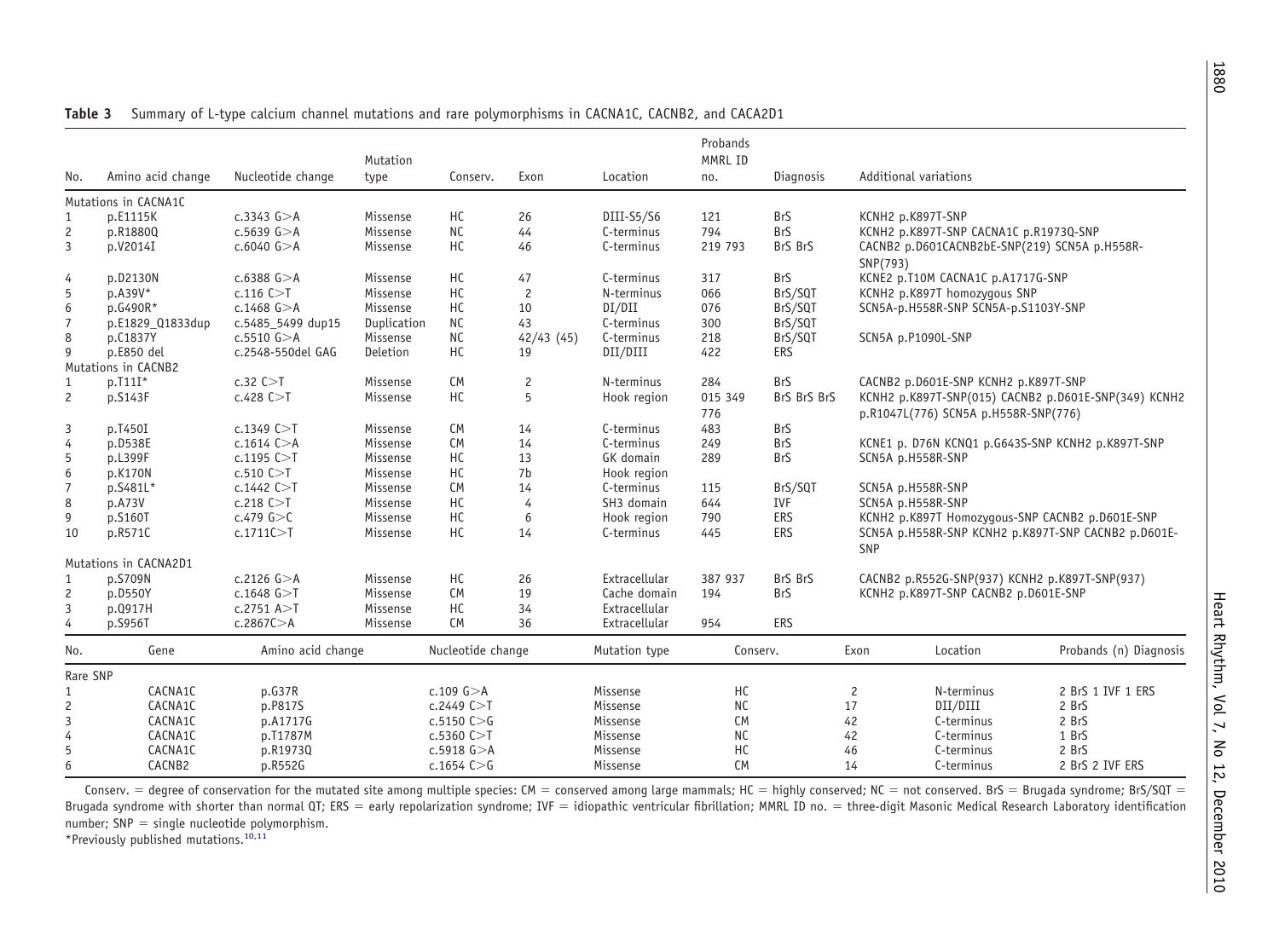<span id="page-9-0"></span>

Figure 5 The p.V2014I-CACNA1C mutation causing a loss of function of I<sub>Ca</sub> together with a p.D601E-CACNB2b single nucleotide polymorphism causing a gain of function of late ICa, result in Brugada syndrome (BrS) with normal QTc (MMRL219). **A:** Representative calcium current traces recorded in Chinese hamster ovary (CHO) cells transfected with wild-type (WT; **left**) or p.V2014I (**right**) CACNA1C subunits in response to the voltage clamp protocol shown at the top. B: I<sub>Ca</sub> recorded in response to the inactivation protocol shown. C: Overlapping calcium traces recorded from human embryonic kidney (TSA201) cells expressing WT and p.D601E-CACNB2b rare polymorphism. **D:** Current–voltage relationship. **E:** Activation curve showing conductance–voltage. **F:** Normalized inactivation curves in WT or p.V2014I CACNA1C. **G:** Bar graph showing  $I_{Ca}$  current density recorded with WT versus p.D601E CACNB2b at different times (100, 200, and 300 ms) into the depolarized testing pulse at 0 mV (protocol inset). \**P* .05, \*\**P* .01 vs WT data. Each datapoint/bar represents mean  $\pm$  SEM of 6-8 experiments.



**Figure 6** A: Duplication of five amino acids in Cav1.2 leads to loss of function of I<sub>Ca</sub> resulting in Brugada syndrome (BrS) with shorter than normal QT interval ( $QTc = 346$  ms). ECG recorded in leads  $V_1 - V_3$  of patient #300 at baseline. **B:** Electropherogram of wild-type (WT) and mutant CACNA1C showing duplication of five amino acids EETSQ. **C:** Representative calcium current traces recorded in human embryonic kidney (TSA201) cells transfected with WT (**left**) and p.E1829\_Q1833-dup mutant (**right**) CACNA1C subunits by applying the protocol shown at the **top. D:** Current–voltage relationship (I–V curve) p.E1829\_Q1833-dup mutant effect in Cav1.2 channels. Data are given as mean  $\pm$  SEM of at least eight cells. \**P* <.05.